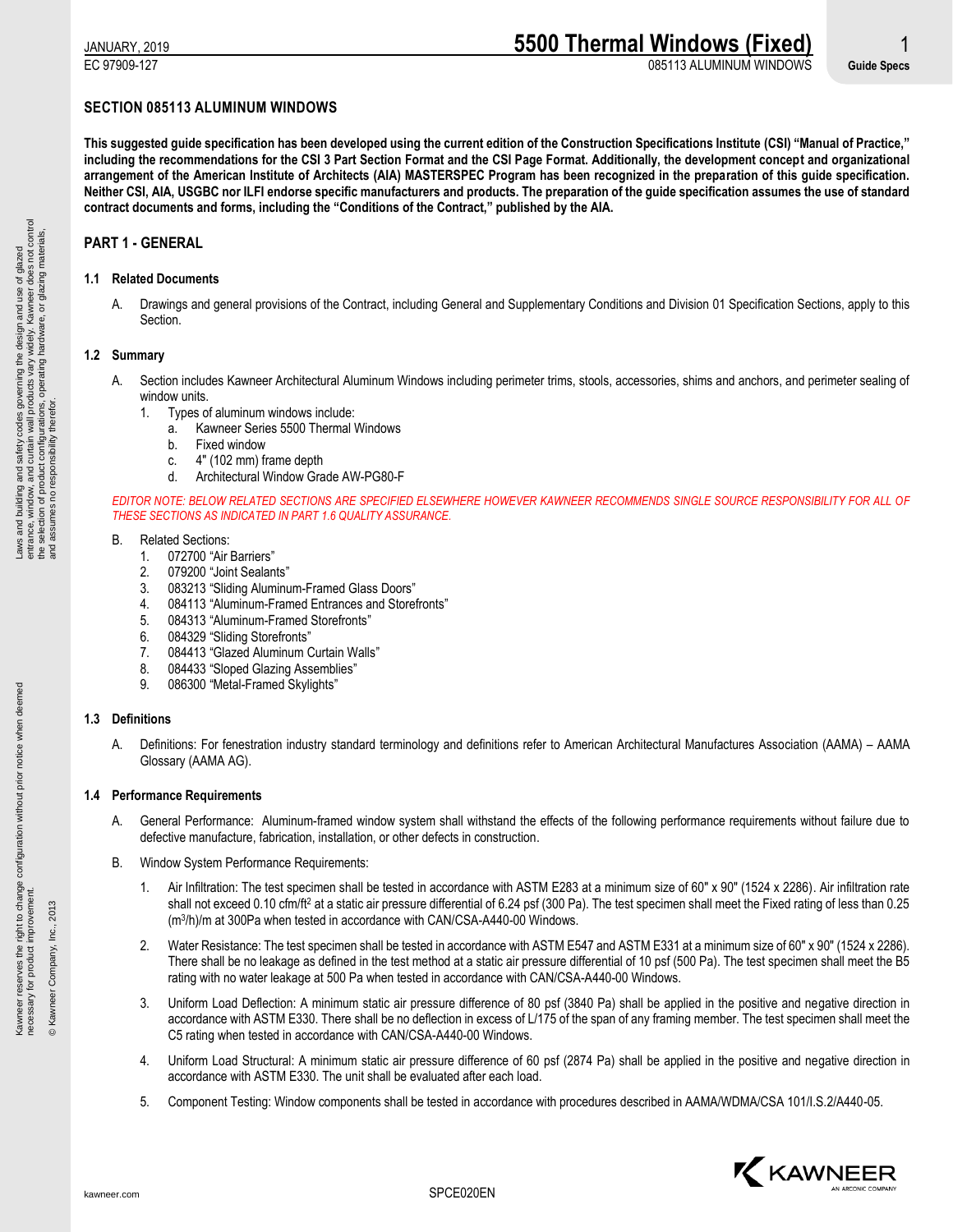**Guide Specs** 085113 ALUMINUM WINDOWS EC 97909-127

- 6. Energy Efficiency:
	- a. Thermal Transmittance (U-factor): When tested to AAMA Specification 1503, the thermal transmittance (U-factor) shall not be more than .34 BTU/hr/ft<sup>2</sup> /°F.
- 7. Condensation Resistance (CRF): When tested to AAMA Specification 1503, the condensation resistance factor shall not be less than (72 frame) and (74 glass), or Condensation Index (I): when tested to CSA-A440-00, the Condensation Index shall not be less than (62 frame) and (66 glass).

*EDITOR NOTE: VALUES LISTED ARE BASED UPON 1" LOW E, ARGON FILLED INSULATING GLASS. OTHER GLASS TYPES MAY YEILD IMPROVED U-FACTORS AND CFR.*

- 8. Forced Entry Resistance: All windows shall conform to ASTM F588, Grade 10.
- C. Environmental Product Declaration (EPD): Shall have a Type III Product-Specific EPD created from a Product Category Rule.

# **1.5 Submittals**

*EDITOR NOTE: ADD RECYCLED CONTENT SECTION IF REQUIRED TO MEET PROJECT REQUIREMENTS AND/OR GREEN BUILDING CERTIFICATIONS SUCH AS LEED, LIVING BUILDING CHALLENGE (LBC), ETC. ARE REQUIRED.*

# *\* IF RECYCLED CONTENT REQUIREMENTS ARE NOT SPECIFIED - PRIME (ZERO RECYCLED CONTENT) ALUMUNUM COULD BE SUPPLIED.*

- A. Product Data: Include construction details, material descriptions, fabrication methods, dimensions of individual components and profiles, hardware, finishes, and operating instructions for each type of aluminum window indicated.
	- 1. Recycled Content:
		- a. Provide documentation that aluminum has a minimum of 50% mixed pre- and post-consumer recycled content with a sample document illustrating project specific information that will be provided after product shipment.
		- b. Once product has shipped, provide project specific recycled content information, including:
			- 1) Indicate recycled content; indicate percentage of pre- and post-consumer recycled content per unit of product.
			- 2) Indicate relative dollar value of recycled content product to total dollar value of product included in project.
			- 3) Indicate location recovery of recycled content.
			- 4) Indicate location of manufacturing facility.
	- 2. Environmental Product Declaration (EPD).
		- a. Include a Type III Product-Specific EPD created from a Product Category Rule.
- B. Shop Drawings: Include plans, elevations, sections, details, hardware, attachments to other work, operational clearances and installation details.
- C. Samples for Initial Selection: For units with factory-applied color finishes including samples of hardware and accessories involving color selection.
- D. Samples for Verification: For aluminum windows and components required.
- E. Product Schedule: For aluminum windows. Use same designations indicated on Drawings.
- F. Product Test Reports: Based on evaluation of comprehensive tests performed by a qualified testing agency for each type, class, grade, and size of aluminum window. Test results based on use of downsized test units will not be accepted.

# **1.6 Quality Assurance**

- A. Installer Qualifications: An installer which has had successful experiences with installation of the same or similar units required for this project and other projects of similar size and scope.
- B. Manufacturer Qualifications: A manufacturer capable of fabricating aluminum windows that meet or exceed performance requirements indicated and of documenting this performance by inclusion of test reports, and calculations.
- C. Source Limitations: Obtain aluminum windows through one source from a single manufacturer.
- D. Product Options: Drawings indicate size, profiles, and dimensional requirements of aluminum windows and are based on the specific system indicated. Refer to Division 01 Section "Product Requirements." Do not modify size and dimensional requirements.
	- 1. Do not modify intended aesthetic effects, as judged solely by Architect, except with Architect's approval. If modifications are proposed, submit comprehensive explanatory data to Architect for review.
- E. Mockups: Build mockups to verify selections made under sample submittals and to demonstrate aesthetic effects and set quality standards for materials and execution.
	- Build mockup for type(s) of window(s) indicated, in location(s) shown on Drawings.
- F. Pre-installation Conference: Conduct conference at Project site to comply with requirements in Division 01 Section "Project Management and Coordination."

# **1.7 Project Conditions**

A. Field Measurements: Verify aluminum window openings by field measurements before fabrication and indicate measurements on Shop Drawings.



Kawneer reserves the right to change configuration without prior notice when deemed

Kawneer reserves the right to change configuration without prior notice when deemed<br>necessary for product improvement.

necessary for product improvement. © Kawneer Company, Inc., 2013

® Kawneer Company, Inc., 2013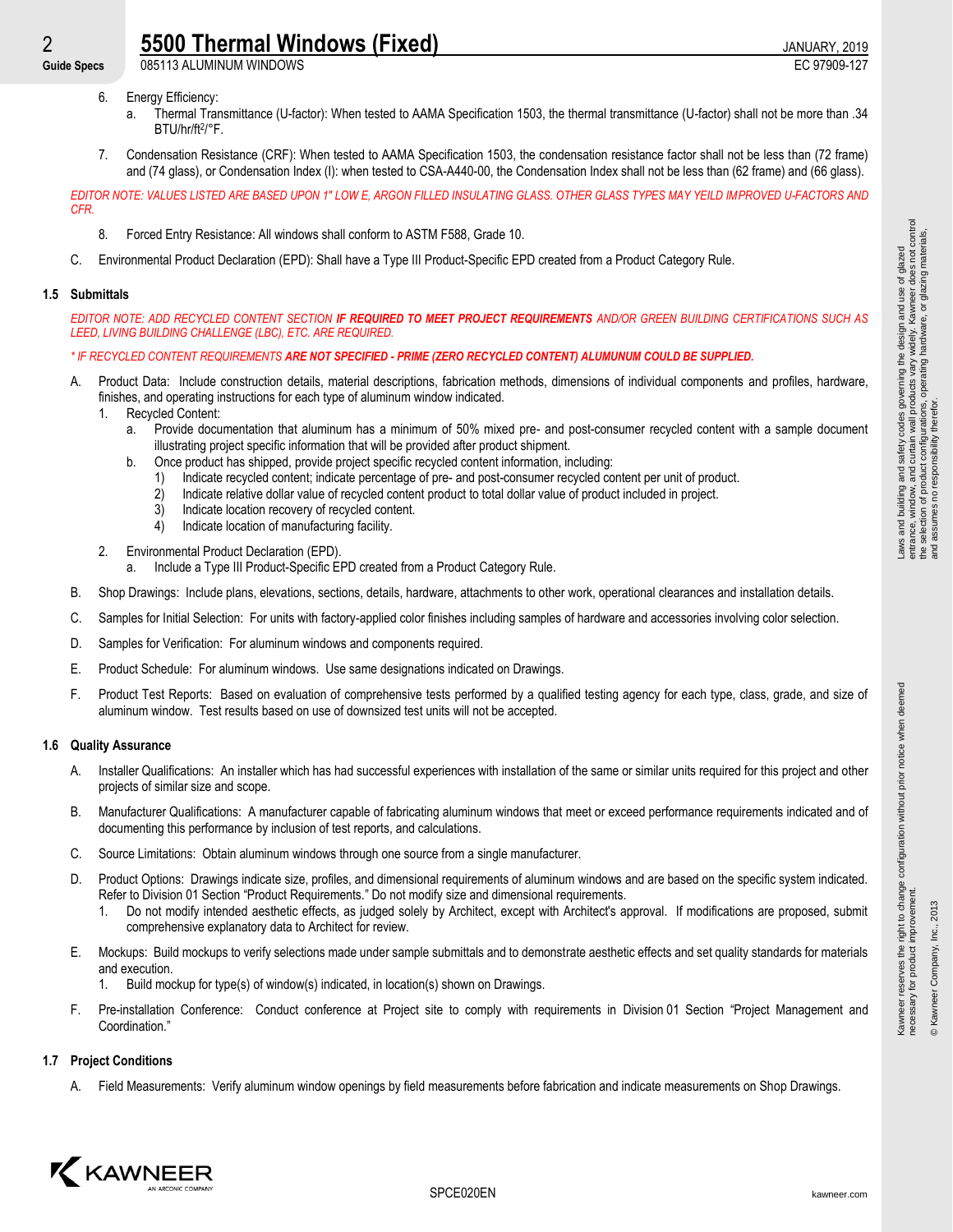# JANUARY, 2019 **5500 Thermal Windows (Fixed)** 3 EC 97909-127 085113 ALUMINUM WINDOWS **Guide Specs**

# **1.8 Warranty**

- A. Manufacturer's Warranty: Submit, for Owner's acceptance, manufacturer's standard warranty.
	- 1. Warranty Period: Two (2) years from Date of Substantial Completion of the project provided however that the Limited Warranty shall begin in no event later than six months from date of shipment by manufacturer.

# **PART 2 - PRODUCTS**

# **2.1 Manufacturers**

- A. Basis-of-Design Product:
	- 1. Kawneer Company Inc.
	- 2. Series 5500 Thermal Windows Fixed
	- 3. 4" (102) frame depth
	- 4. Architectural Window Grade AW-PG80-F

# *EDITOR NOTE: PROVIDE INFORMATION BELOW INDICATING APPROVED ALTERNATIVES TO THE BASIS-OF-DESIGN PRODUCT.*

- B. Subject to compliance with requirements, provide a comparable product by the following:
	- 1. Manufacturer: (
	- 2. Series: (
	- 3. Profile dimension:
	- 4. Performance Grade: (
- C. Substitutions: Refer to Substitutions Section for procedures and submission requirements.
	- 1. Pre-Contract (Bidding Period) Substitutions: Submit written requests ten (10) days prior to bid date.
	- 2. Post-Contract (Construction Period) Substitutions: Submit written request in order to avoid window installation and construction delays.
	- 3. Product Literature and Drawings: Submit product literature and drawings modified to suit specific project requirements and job conditions.
	- 4. Certificates: Submit certificate(s) certifying substitute manufacturer (1) attesting to adherence to specification requirements for window system performance criteria, and (2) has been engaged in the design, manufacturer and fabrication of aluminum windows for a period of not less than ten (10) years. (Company Name)
	- 5. Test Reports: Submit test reports verifying compliance with each test requirement required by the project.
	- 6. Samples: Provide samples of typical product sections and finish samples in manufacturer's standard sizes.
- D. Substitution Acceptance: Acceptance will be in written form, either as an addendum or modification, and documented by a formal change order signed by the Owner and Contractor.

# **2.2 Materials**

A. Aluminum Extrusions: Alloy and temper recommended by aluminum window manufacturer for strength, corrosion resistance, and application of required finish and not less than 0.070" (1.8) wall thickness at any location for the main frame and sash members.

*EDITOR NOTE: ADD RECYCLED CONTENT SECTION IF REQUIRED TO MEET PROJECT REQUIREMENTS AND/OR GREEN BUILDING CERTIFICATIONS SUCH AS LEED, LIVING BUILDING CHALLENGE (LBC), ETC. ARE REQUIRED.*

# *\* IF RECYCLED CONTENT REQUIREMENTS ARE NOT SPECIFIED - PRIME (ZERO RECYCLED CONTENT) ALUMUNUM COULD BE SUPPLIED.*

- 1. Recycled Content: Shall have a minimum of 50% mixed pre- and post-consumer recycled content.
	- a. Indicate recycled content; indicate percentage of pre-consumer and post-consumer recycled content per unit of product.
	- b. Indicate relative dollar value of recycled content product to total dollar value of product included in project.
	- c. Indicate location recovery of recycled content.
	- d. Indicate location of manufacturing facility.
- B. Thermal Barrier: The thermal barrier shall be Kawneer IsoWeb™ consisting of two parallel glass fiber-reinforced nylon strips installed continuously and mechanically bonded to the aluminum.
- C. Fasteners: Aluminum, nonmagnetic stainless steel or other materials to be non-corrosive and compatible with aluminum window members, trim, hardware, anchors, and other components.
- D. Anchors, Clips, and Accessories: Aluminum, nonmagnetic stainless steel, or zinc-coated steel or iron complying with ASTM B 633 for SC 3 severe service conditions; provide sufficient strength to withstand design pressure indicated.
- E. Reinforcing Members: Aluminum, nonmagnetic stainless steel, or nickel/chrome-plated steel complying with ASTM B 456 for Type SC 3 severe service conditions, or zinc-coated steel or iron complying with ASTM B 633 for SC 3 severe service conditions; provide sufficient strength to withstand design pressure indicated.
- F. Sealant: For sealants required within fabricated windows, provide window manufacturer's standard, permanently elastic, non-shrinking, and non-migrating type recommended by sealant manufacturer for joint size and movement.



Kawneer reserves the right to change configuration without prior notice when deemed

reserves the right to change configuration without prior notice when deemed<br>ry for product improvement.

necessary for product improvement. © Kawneer Company, Inc., 2013

Kawneer re<br>necessary f

© Kawneer Company, Inc., 2013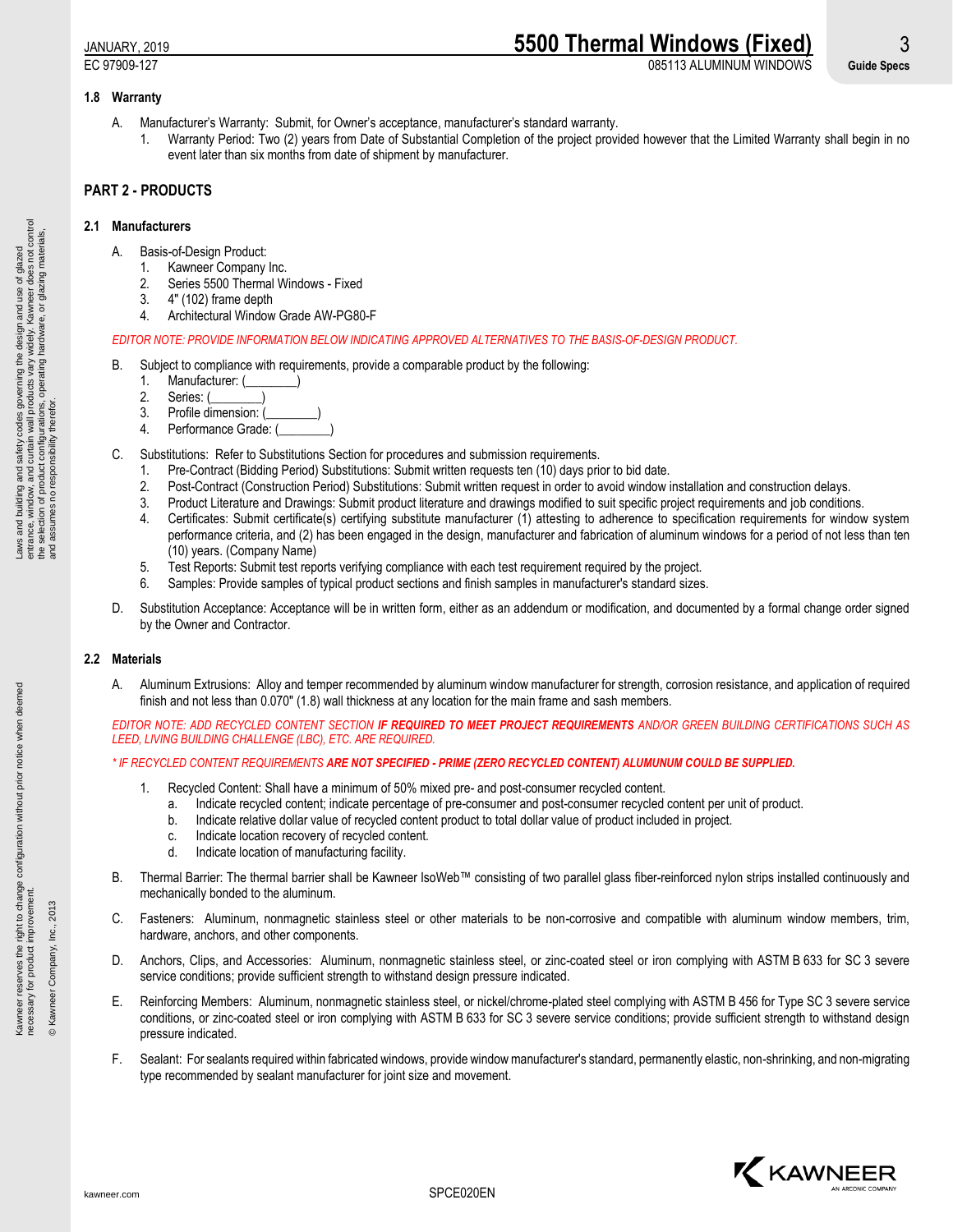# **4** 5500 Thermal Windows (Fixed) **1998** 1998 12019

**Guide Specs** 085113 ALUMINUM WINDOWS EC 97909-127

# **2.3 Window System**

A. Series 5500 Thermal Windows - Fixed.

# **2.4 Glazing**

- A. Glass and Glazing Materials: Refer to Division 08 Section "Glazing" for glass units and glazing requirements applicable to glazed aluminum window units.
- B. Glazing System: Glazing method shall be a wet/dry type in accordance with manufacturer's standards. Exterior glazing shall be silicone back bedding sealant. Interior glazing shall be snap-in type glazing beads with an interior gasket in accordance with AAMA 702 or ASTM C864.

#### **2.5 Hardware**

A. General: None required

#### **2.6 Accessories**

- A. Spacers, Setting Blocks, Gaskets, and Bond Breakers: Manufacturer's standard permanent, non-migrating types in hardness recommended by manufacturer, compatible with sealants, and suitable for system performance requirements.
- B. Framing system gaskets, sealants, and joint fillers as recommended by manufacturer for joint type.
- C. Sealants and joint fillers for joints at perimeter of window system as specified in Division 7 Section "Joint Sealants".
- D. Perimeter Anchors: When steel anchors are used, provide insulation between steel material and aluminum material to prevent galvanic action.

*EDITOR NOTE: BETWEEN THE GLASS MUNTIN FINISHES SHALL MATCH THE WINDOW UNLESS SPECIFIED OTHERWISE.*

- E. Optional Muntin Grids: Extruded aluminum profiles, 6063-T6 alloy and temper and as follows:
	- 1. True muntins.
	- 2. Between the glass muntins.
- F. Glazing: Factory glazing as required and specified in Division 8 Section "Glazing".
- G. Optional Perimeters and Trims: Extruded aluminum, 6063-T6 alloy and temper, extruded to profiles and details indicated. Seal exterior joints with manufacturer's standard sealant to assure water-tight joints.
- H. Coupling Mullions: Shall be extruded aluminum of 6063-T6 alloy and temper of profile and dimensions indicated on drawings. Mullions shall provide structural properties to resist wind pressure required by performance criteria and standards.

# **2.7 Fabrication**

- A. Framing Members, General: Fabricate components that, when assembled, have the following characteristics:
	- 1. Profiles that are sharp, straight, and free of defects or deformations.
	- 2. Accurately fit joints; make joints flush, hairline and weatherproof.
	- 3. Means to drain water passing joints, condensation within framing members, and moisture migrating within the system to exterior.
	- 4. Physical and thermal isolation of glazing from framing members.
	- 5. Accommodations for thermal and mechanical movements of glazing and framing to maintain required glazing edge clearances.
	- 6. Provisions for field replacement of glazing.
	- 7. Fasteners, anchors, and connection devices that are concealed from view to greatest extent possible.
- B. Window framing shall be designed for screw spline corner construction. Operating sash extrusions shall be tubular with mitred, clip, adhesive, stake joint construction. All framing joints shall be sealed to provide neat weathertight connections.
- C. Fabricate aluminum windows in sizes indicated. Include a complete system for assembling components and anchoring windows.
- D. Fabricate aluminum windows that are re-glazable without dismantling framing.
- E. Thermally Improved Construction: Fabricate aluminum windows with an integral, concealed, low-conductance thermal barrier; located between exterior materials and window members exposed on interior side; in a manner that eliminates direct metal-to-metal contact. Thermal barriers shall be designed in accordance with AAMA TIR A8.
	- 1. Thermal Barrier: The thermal barrier shall be Kawneer IsoWeb™ consisting of two parallel glass fiber-reinforced nylon strips installed continuously and mechanically bonded to the aluminum.
- F. Mullions: Provide mullions and cover plates as shown, matching window units, complete with anchors for support to structure and installation of window units. Allow for erection tolerances and provide for movement of window units due to thermal expansion and building deflections, as indicated. Provide mullions and cover plates capable of withstanding design loads of window units.
- G. Sub frames: Provide sub frames with anchors for window units as shown, of profile and dimensions indicated but not less than 0.093-inch (2.4-mm) thick extruded aluminum. Miter or cope corners, and join with concealed mechanical joint fasteners. Finish to match window units. Provide sub frames capable of withstanding design loads of window units.



Kawneer reserves the right to change configuration without prior notice when deemed

r reserves the right to change configuration without prior notice when deemed<br>ry for product improvement.

necessary for product improvement. © Kawneer Company, Inc., 2013

Kawneer re<br>necessary f

® Kawneer Company, Inc., 2013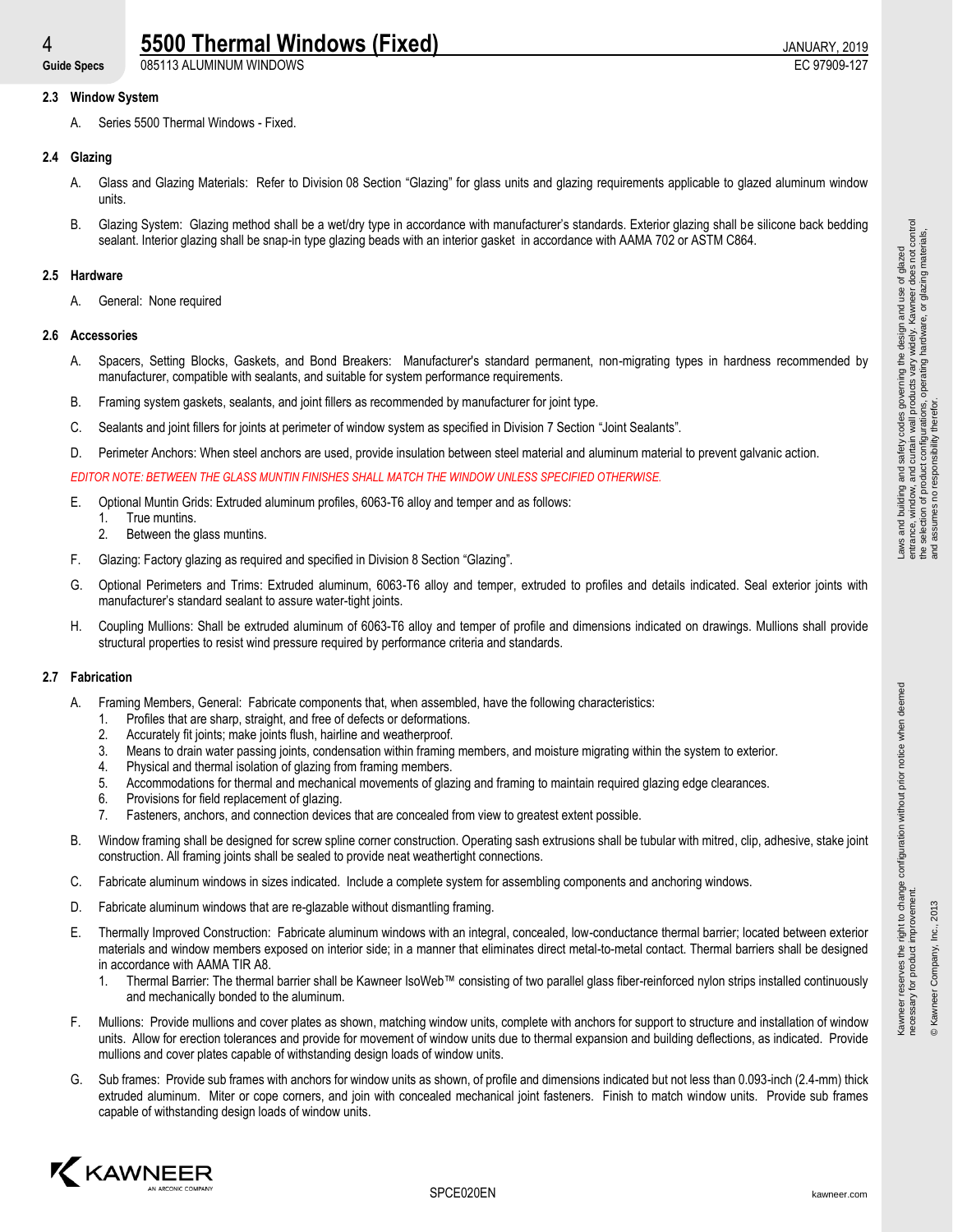# JANUARY, 2019 **5500 Thermal Windows (Fixed)** 5

EC 97909-127 085113 ALUMINUM WINDOWS **Guide Specs**

H. Glazing Stops: Provide snap-on glazing stops coordinated with Division 08 Section "Glazing" and glazing system indicated. Provide glazing stops to match frame.

#### **2.8 Aluminum Finishes**

A. Finish designations prefixed by AA comply with the system established by the Aluminum Association for designating aluminum finishes.

*EDITOR NOTE: CHOOSE THE APPROPRIATE FINISH BELOW BASED ON PROJECT REQUIREMENTS.*

- B. Factory Finishing:
	- 1. Kawneer Permanodic™ AA-M10C21A44 / AA-M45C22A44, AAMA 611, Architectural Class I Color Anodic Coating (Color
	- 2. Kawneer Permanodic™ AA-M10C21A41 / AA-M45C22A41, AAMA 611, Architectural Class I Clear Anodic Coating (Color #14 Clear) (Optional).
	- 3. Kawneer Permanodic™ AA-M10C21A31, AAMA 611, Architectural Class II Clear Anodic Coating (Color #17 Clear) (Standard).
		- 4. Kawneer Permafluor™ (70% PVDF), AAMA 2605, Fluoropolymer Coating (Color
		- 5. Kawneer Permadize™ (50% PVDF), AAMA 2604, Fluoropolymer Coating (Color
	- 6. Kawneer Permacoat™ AAMA 2604, Powder Coating (Color \_\_\_\_\_\_\_\_<br>7. Other: Manufacturer Type Type
	- 7. Other: Manufacturer \_\_\_\_\_\_\_\_\_\_\_\_ Type \_\_\_\_\_\_\_\_\_\_\_\_ Color \_\_\_\_\_\_\_\_\_\_.

# **PART 3 - EXECUTION**

# **3.1 Examination**

- A. Examine openings, substrates, structural support, anchorage, and conditions, with Installer present, for compliance with requirements for installation tolerances and other conditions affecting performance of work. Verify rough opening dimensions, levelness of sill plate and operational clearances. Examine wall flashings, vapor retarders, water and weather barriers, and other built-in components to ensure a coordinated, weather tight window installation.
	- 1. Masonry Surfaces: Visibly dry and free of excess mortar, sand, and other construction debris.
	- 2. Wood Frame Walls: Dry, clean, sound, well nailed, free of voids, and without offsets at joints. Ensure that nail heads are driven flush with surfaces in opening and within 3 inches (76 mm) of opening.
	- 3. Metal Surfaces: Dry; clean; free of grease, oil, dirt, rust, corrosion, and welding slag; without sharp edges or offsets at joints.
	- 4. Proceed with installation only after unsatisfactory conditions have been corrected.

#### **3.2 Installation**

- A. Comply with Drawings, Shop Drawings, and manufacturer's written instructions for installing windows, hardware, accessories, and other components.
- B. Install aluminum framed window system level, plumb, square, true to line, without distortion or impeding thermal movement, anchored securely in place to structural support, and in proper relation to wall flashing and other adjacent construction.
- C. Set sill members in bed of sealant or with gaskets, as indicated, for weather tight construction.
- D. Install aluminum framed window system and components to drain condensation, water penetrating joints, and moisture migrating within system to the exterior.
- E. Separate aluminum from dissimilar materials to prevent corrosion or electrolytic action at points of contact.

# **3.3 Adjusting, Cleaning, And Protection**

- A. Adjust operating sashes, screens, hardware, and accessories for a tight fit at contact points and weather stripping for smooth operation and weather tight closure. Lubricate hardware and moving parts.
- B. Clean aluminum surfaces immediately after installing windows. Avoid damaging protective coatings and finishes. Remove excess sealants, glazing materials, dirt, and other substances.
- C. Clean glass immediately after installing windows. Comply with manufacturer's written recommendations for final cleaning and maintenance. Remove nonpermanent labels, and clean surfaces.
- D. Remove and replace glass that has been broken, chipped, cracked, abraded, or damaged during construction period.
- E. Protect window surfaces from contact with contaminating substances resulting from construction operations. In addition, monitor window surfaces adjacent to and below exterior concrete and masonry surfaces during construction for presence of dirt, scum, alkaline deposits, stains, or other contaminants. If contaminating substances do contact window surfaces, remove contaminants immediately according to manufacturer's written recommendations.

© Kawneer Company, Inc., 2013

® Kawneer Company, Inc., 2013